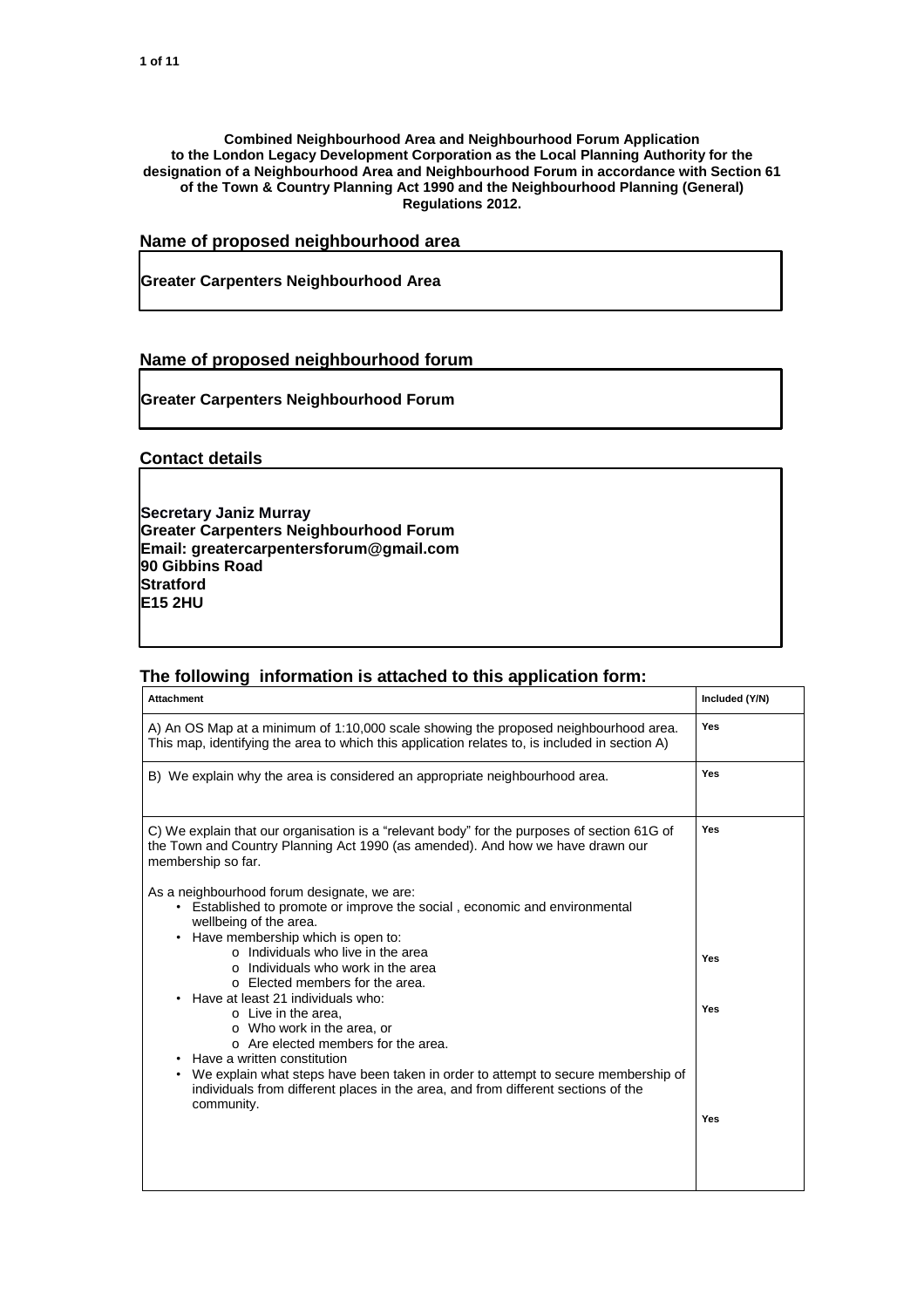

**A) The Greater Carpenter Neighbourhood Plan Area: The map identifies the area to which this application relates to.**



## **B) A statement explaining why the area is considered an appropriate neighbourhood area.**

At the time of application and to the best of the Neighbourhood Forum's knowledge no part of the proposed Neighbourhood Plan Area proposed overlaps with any other Neighbourhood Plan Area.

The proposed Greater Carpenters Neighbourhood Area is bound by Stratford Station, the High Street, the Waterworks River and the railway tracks alongside the Olympic Park. These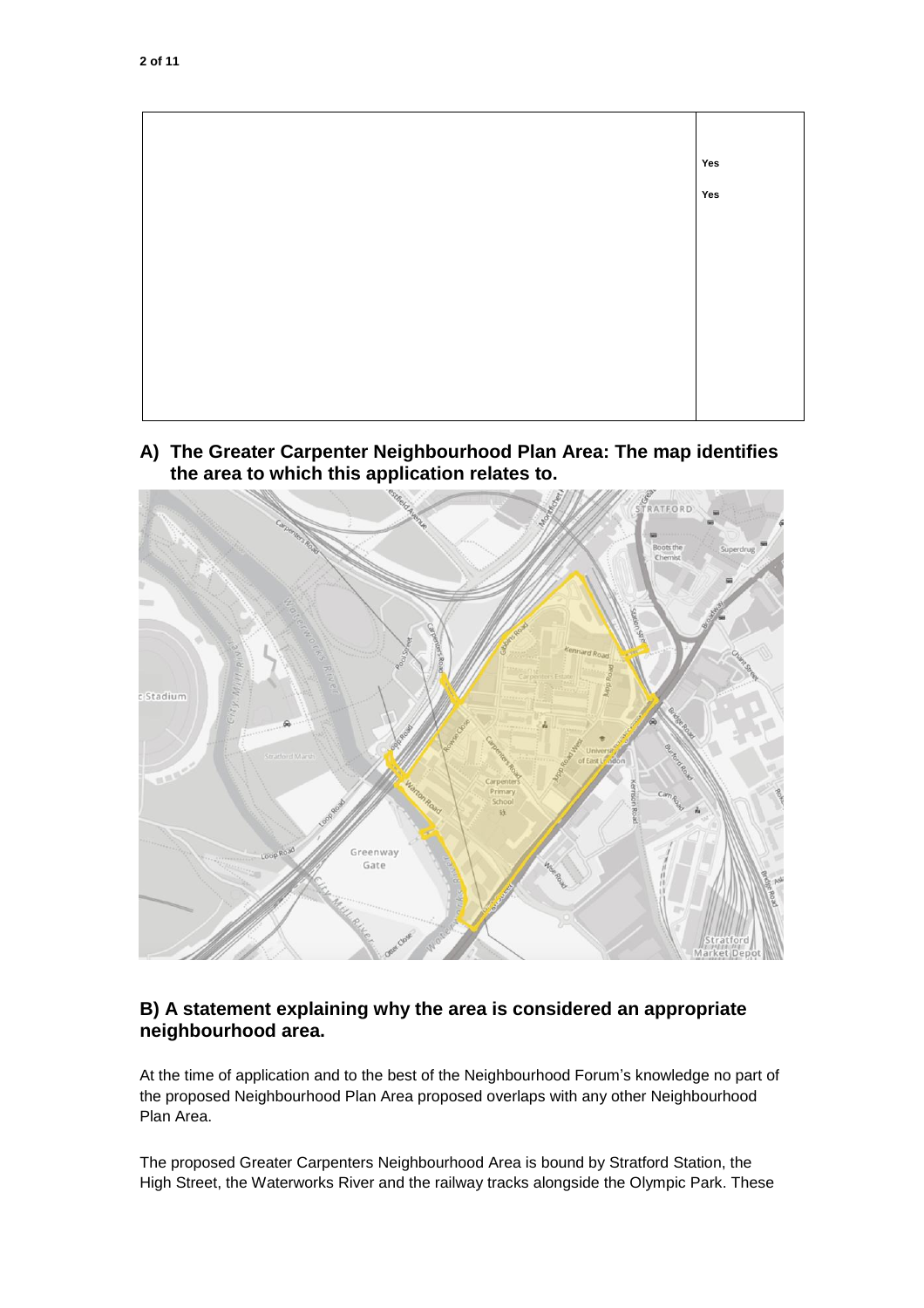infrastructures are defining features within the urban landscape of Stratford creating a distinct and 'physical' boundary to the proposed Neighbourhood Area.

The Greater Carpenters Neighbourhood Plan Area is also aligned with Local Planning Authority's boundaries of the Greater Carpenters District (London Legacy Development Cooperation: Local Plan, Sub-area 3, p.197 2014)

The current physical isolation of and/ or lack of attractive gateways to the Neighbourhood Plan Area is widely acknowledged.

In light of this the Neighbourhood Plan Area includes thee key gateways so that the community can positively plan for better walking and cycling connections as well as allocate Community Infrastructure Levy monies towards these key gateway projects if found necessary. This is aligned with Policy 3.2: Improving connections around central Stratford London Legacy Development Cooperation: Local Plan, Sub-area 3, p.193 2014)

## **C) Statements: Relevant Body & Membership**

The name of the proposed Neighbourhood Forum is Greater Carpenters Neighbourhood Forum.

The Greater Carpenters Neighbourhood Forum is a relevant body capable of being designated a Neighbourhood Forum for the purposes of section 61G of the 1990 Act. The inaugural AGM took place on the 4th February 2015 at the Carpenters Primary School. An A4 invitation flyer went out to the current membership and local organisations via email with encouragement to spread the word. Additionally, thousands of flyers were printed and distributed to households across the proposed Neighbourhood Plan Area. Social media was used to publish the events as well.

Over 20 people attended the AGM. Subject to some minor amendments, the constitution was adopted (as attached to Annex 2), a secretary and a treasury were elected and the boundaries for the Neighbourhood Plan were agreed as indicated on the map shown under A) and explained under B). It was further agreed to nominate a support team (three people that will sign each cheque, support a website development, a street ambassador coordinator) so that the day-to-day workload over the next phase of the plan making can be shared. The Neighbourhood Forum's bank account his held by St Johns Church.

#### **Growing our membership:**

The Greater Carpenters Neighbourhood Forum has currently 39 signed members and is continuously increasing its membership though innovative outreach methods (e.g. planned street ambassadors, training sessions in the public realm, working with Royal College of Art, UCL students, combining cooking and learning about Neighbourhood Planning to reach out to mums and others family members).

All Neighbourhood Forum Members have signed up and provided written evidence for that purpose. Our current list of members, dated  $17<sup>th</sup>$  April 2015, is attached (Annex 1).

The membership to the Forum is open to anyone (and in any event must comprise at least 21 individuals who are either (a) residents living in the Neighbourhood Area, (b) elected ward councillors for the Area, and/or (c) individuals working in the Area and/or (d) individuals carrying on business within the Area boundary. The Forum has and will continue to take reasonable steps to ensure that its membership includes at least one individual falling within each of (a) (b), (c) and (d). Anyone wishing to become a Forum member must complete a simple application form. A membership list will be kept by the Secretary.

The Forum aims to draw and further grow its membership from different places in the Neighbourhood Area and from different sections of the community in our area. For instances,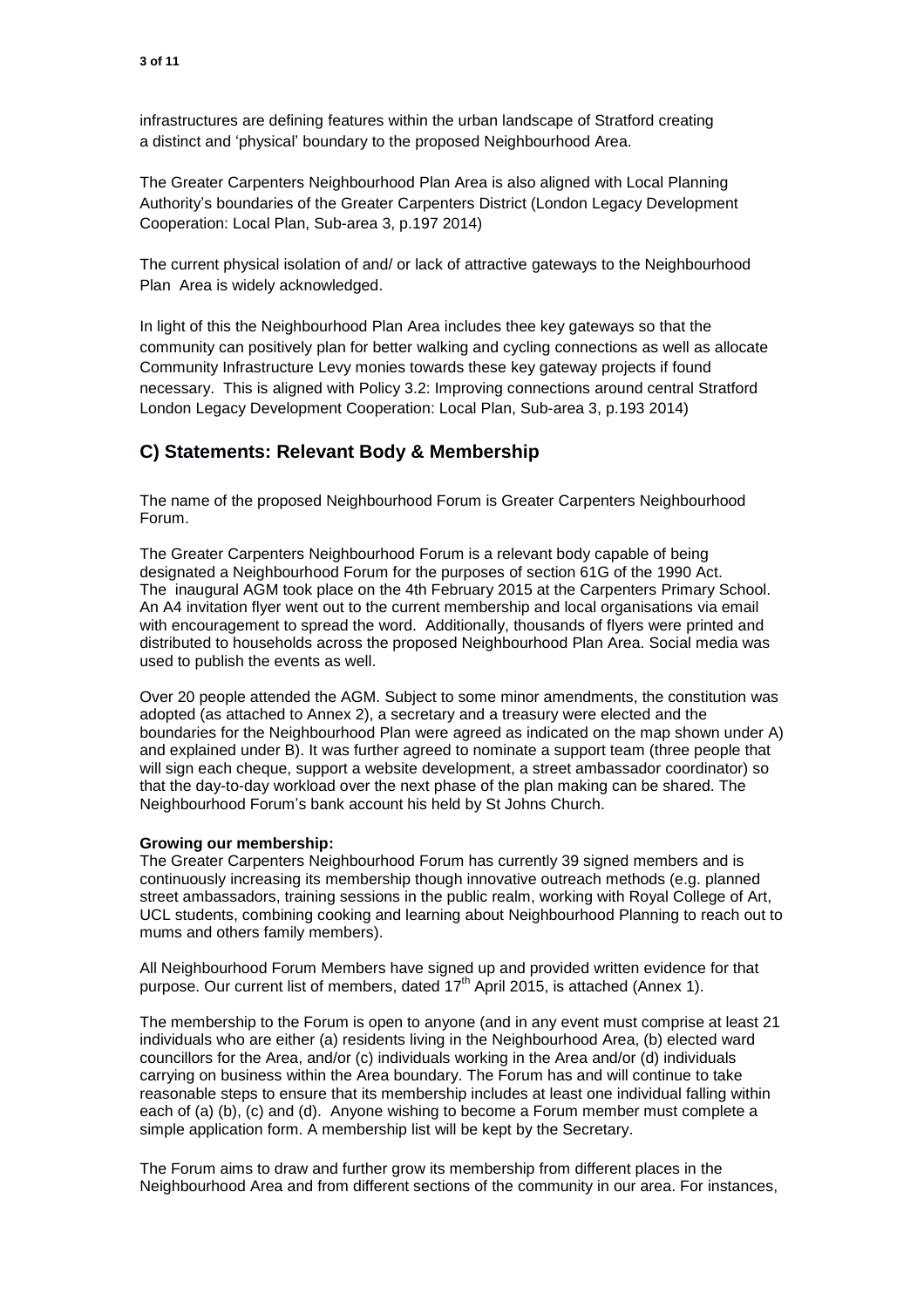people that have the right to return to the area can become affiliated members of the forum. We will regularly assess any apparent disproportionate representation within the Forum and will positively attempt to remedy this situation.

#### **What steps have we taken so far in order to attempt to secure membership of individuals from different places in the area, and from different sections of the community?**

In total 3 widely publicised public meetings, including the inaugural Forum AGM, were held between July 2014 and February 2015 and at different locations in the Neighbourhood Plan Area (22/07/ 2014 at Building Crafts College/ 30 people signed in); 11 November 2014 at Building Crafts College /19 attendees signed in; the inaugural AGM at Carpenters Primary School/ 23 signed in). In preparation of the AGM there have been two public Neighbourhood Planing meetings.

Each meeting including the AGM were widely publicised. The TMO and London Tenants Federation kindly printed 6000 leaflets for this purpose and volunteers ensured at some 1100 households within the area received an invitation through their letterbox. Leaflets and posters were also placed at the local school, the Builders Arms pub, the Dockland Centre, the Tesco, the TMO and the Doctors Surgery. Further invitations went to all shop/ local businesses. For the 1st meeting on the 22 July 2014, we were also able to distribute invitations at the Fun Day.

At these public meetings attendees learnt and discussed the possibilities of Neighbourhood Planning, received support and advice from our Locality Advisor Angela Koch and heard detail accounts from invited London Neighbourhood Forums (Chair Stephen Kenny/Grove Park NF, Chair David Powell/ Camley Street NF). Further, methods and responsibilities for outreach activities and learning about the Neighbourhood Planning process were agreed and the formation process of becoming a member of the emerging Neighbourhood Forum progressed by signing up via a membership form.

A twitter account and a dedicated email address were created. Additional funding from Locality was secured in February 2015. The grant funding will be used to develop a website and provide Neighbourhood Planning training activities during spring 2015. A working group for the purpose of producing a draft constitution was formed and met between the public meetings.

Invitations to join the Neighbourhood Forum activities and the Neighbourhood Forum itself are provided to (a) residents living in the Neighbourhood Area, (b) elected ward councillors for the Area, and/or (c) individuals working in the Area and/or (d) individuals carrying on business within the Area boundary. We are delighted to have attracted already a good mix of residents, businesses and workers and continue our considerable efforts to grow our membership further. As soon as the plan-making work proper starts we hope to get more and more local people involved. The Neighbourhood Forum as whole is disappointed that none of the elected councillors have been able to join the Forum yet, however, the Carpenters Neighbourhood Forum will continue to send out invitations and hopes in due course to be able to welcome one or indeed all of the elected councillors as signed and proactive members.

The Neighbourhood Forum is delighted and welcomes Darren Johnson AM, a London Assembly Member, as an active member of the Carpenters Neighbourhood Forum.

#### **Establishing the Neighbourhood Forum in principal:**

The above mentioned public meetings and conversations led to the establishment, in principle, of the Greater Carpenters Neighbourhood Forum for the purpose of producing a Neighbourhood Plan and other provisions made under the Localism Act 2011.

#### **Agreeing the Neighbourhood Plan Area:**

At each of the public meetings the proposed boundaries of the Neighbourhood Plan Area were shown on a large scale map and discussed in detail. The possibility of a smaller and a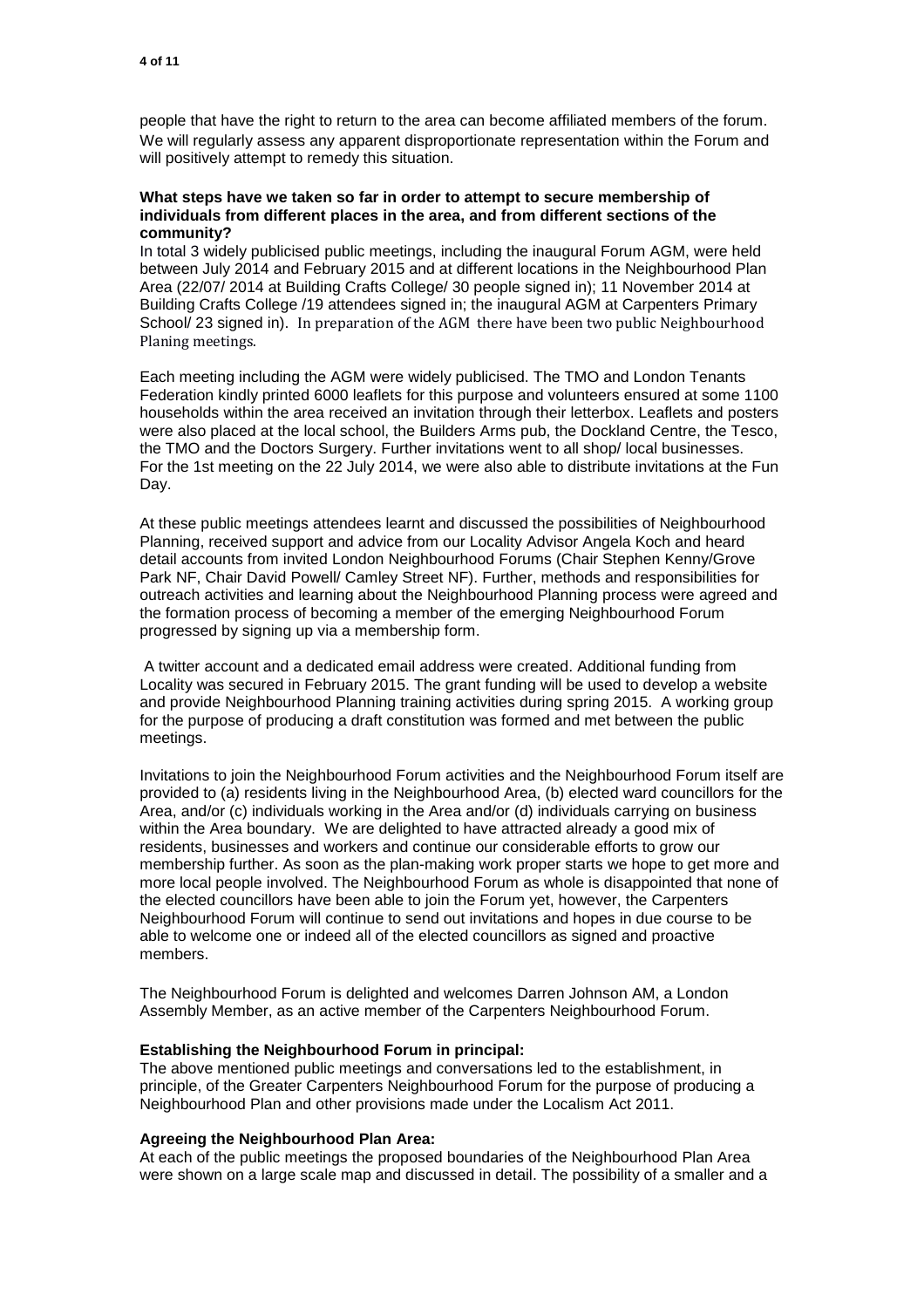larger than currently proposed area were elaborated upon.

Annex 1 : Membership register, 17 April 2015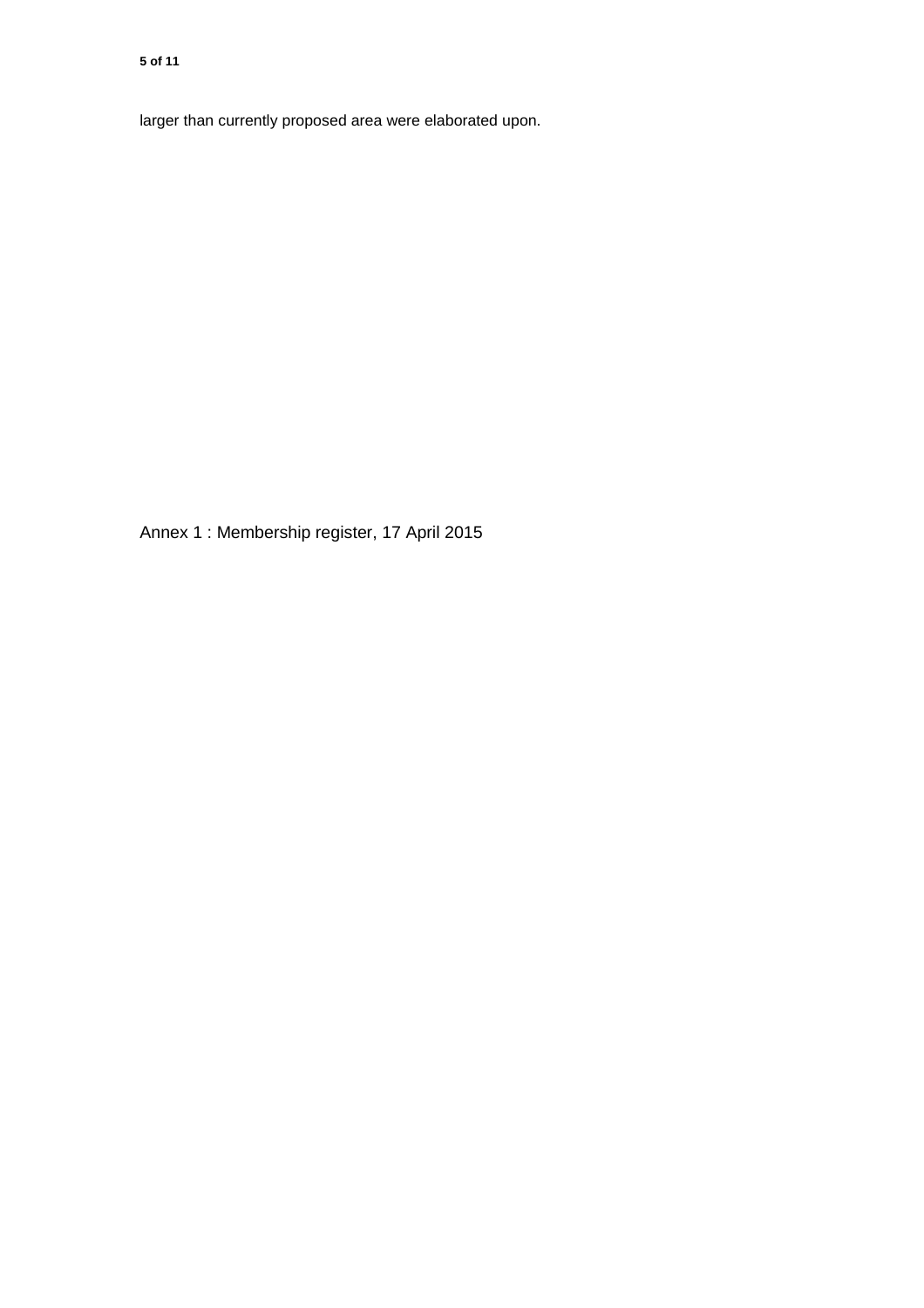## (collated via filled and signed membership form)

| Number         | Name       | name2         | Type of Membership    | Work where or Company          |
|----------------|------------|---------------|-----------------------|--------------------------------|
| $\mathbf{1}$   | Mrs Sheva  | Williams      | Resident              |                                |
| $\overline{2}$ | Osita      | Madu          | Resident              |                                |
| 3              | Janiz      | Murray        | Resident              |                                |
| 4              | Joseph     | Alexander     | Resident              |                                |
| 5              | Nikita     | Romankin      | <b>Business</b>       | <b>BMA Construction</b>        |
| 6              | Delores    | John-Phillip  | Resident              |                                |
| 7              | Mrs Mary   | Finch         | Resident              |                                |
| 8              | David Ben  | White         | <b>Business</b>       | Acme Artist/Rowse Close        |
| 9              | <b>Ben</b> | North         | <b>Business</b>       | Carp & Docklands               |
| 10             | Clare      | Davison       | <b>Business</b>       | Lantern Health                 |
| 11             | Mrs Mano   | Saravanamuth  | Resident              |                                |
| 12             | Arte       | Herrert       | Resident              |                                |
| 13             | Sazzzad    | Khan          | Resident              |                                |
| 14             | Urmin      | Khan          | Resident              |                                |
| 15             | Kerina     | O'Shea        | Resident & work       | <b>Carpenters Arms</b>         |
| 16             | Andrew     | Wernick       | Work                  | Landlord                       |
| 17             | Jenny      | Wernick       | Work                  | Landlord                       |
| 18             | Jerry      | Leport        | Work- Com Fair        | Computer Fair                  |
| 19             | Nicola     | Hodgson       | Ex-Resident & work    | <b>Building Crafts College</b> |
| 20             | Pauline    | Pappoe        | Work                  | Carpenters TMO                 |
| 21             | Mr Liu     | Tao           | Resident              |                                |
| 22             | Osedebamln | Okujie        | Resident              |                                |
| 23             | Wife       | Okujie        | Resident              |                                |
| 24             | Doreen     | Ward          | Resident              |                                |
| 25             | Fitzroy    | Williams      | Resident              |                                |
| 26             | Abdul      | Conseh        | Work                  | Icona Point, 58 Warton Rd      |
| 27             | Andrew     | Hughes        | Resident              |                                |
| 28             | David      | Howells       | Resident              |                                |
| 29             | Sharon     | Hayward       | Work                  | London Tenants F               |
| 30             | Tee        | Fabikun       | Resident              |                                |
| 31             | Eddie      | Benn          |                       |                                |
| 32             | David      | Richards      | Vicar                 |                                |
| 33             | Maudlane   | <b>Byles</b>  | Work                  | Carpenters School              |
| 34             | Steven     | Skconarski    | Resdient              |                                |
| 35             | William    | Mitchell      | Resident              |                                |
| 36             | Denise     | <b>Barnes</b> | Work                  |                                |
| 37             | Kirsty     | Tinkler       | Work                  | Acme Artist/Rowse Close        |
|                |            | Johnson AM    |                       |                                |
| 38             | Darren     |               | <b>Elected Member</b> | London Assembly                |
| 39             | Anuj       | Dr. Patel     | <b>Business</b>       | Dentist, High street           |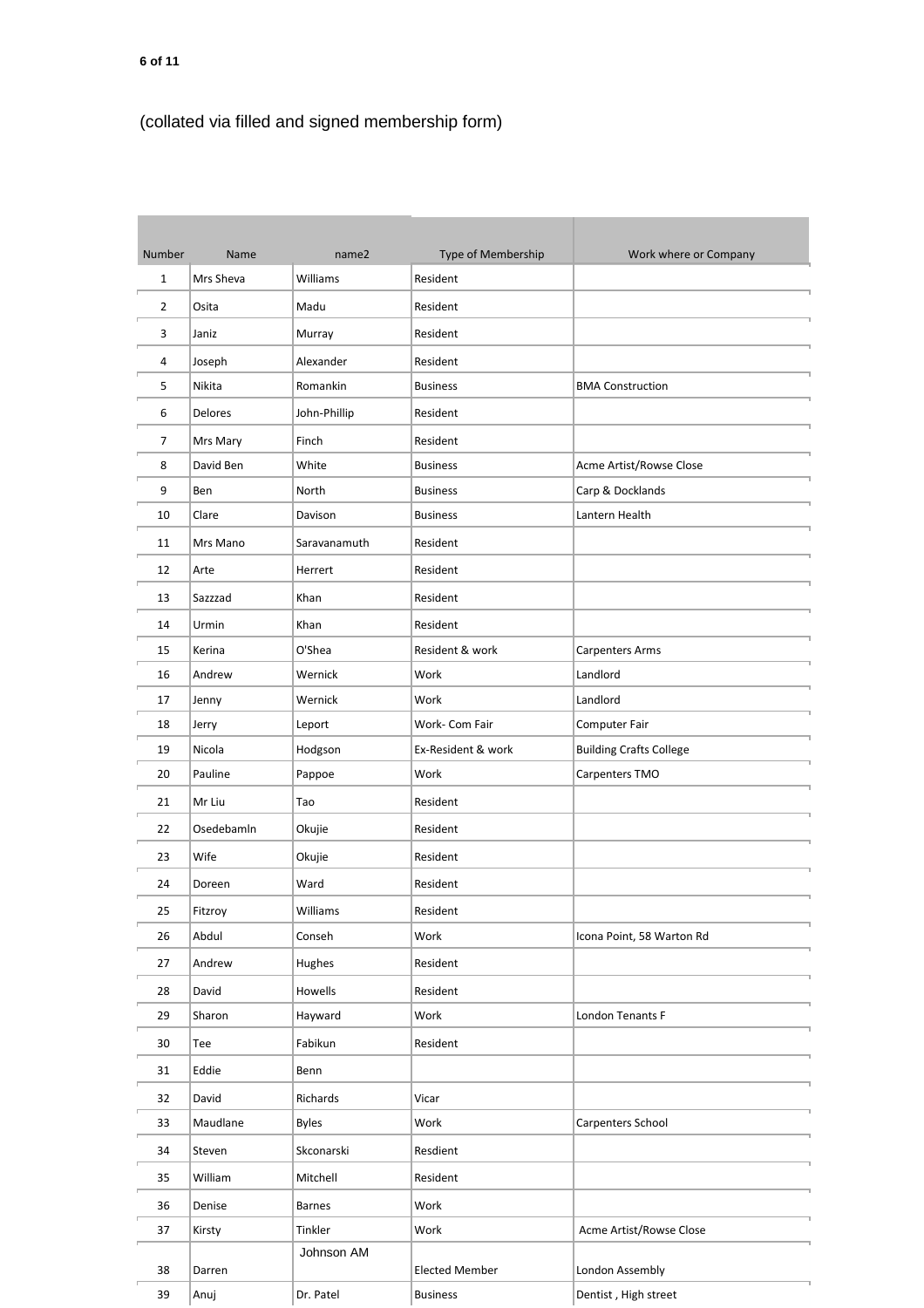**of 11**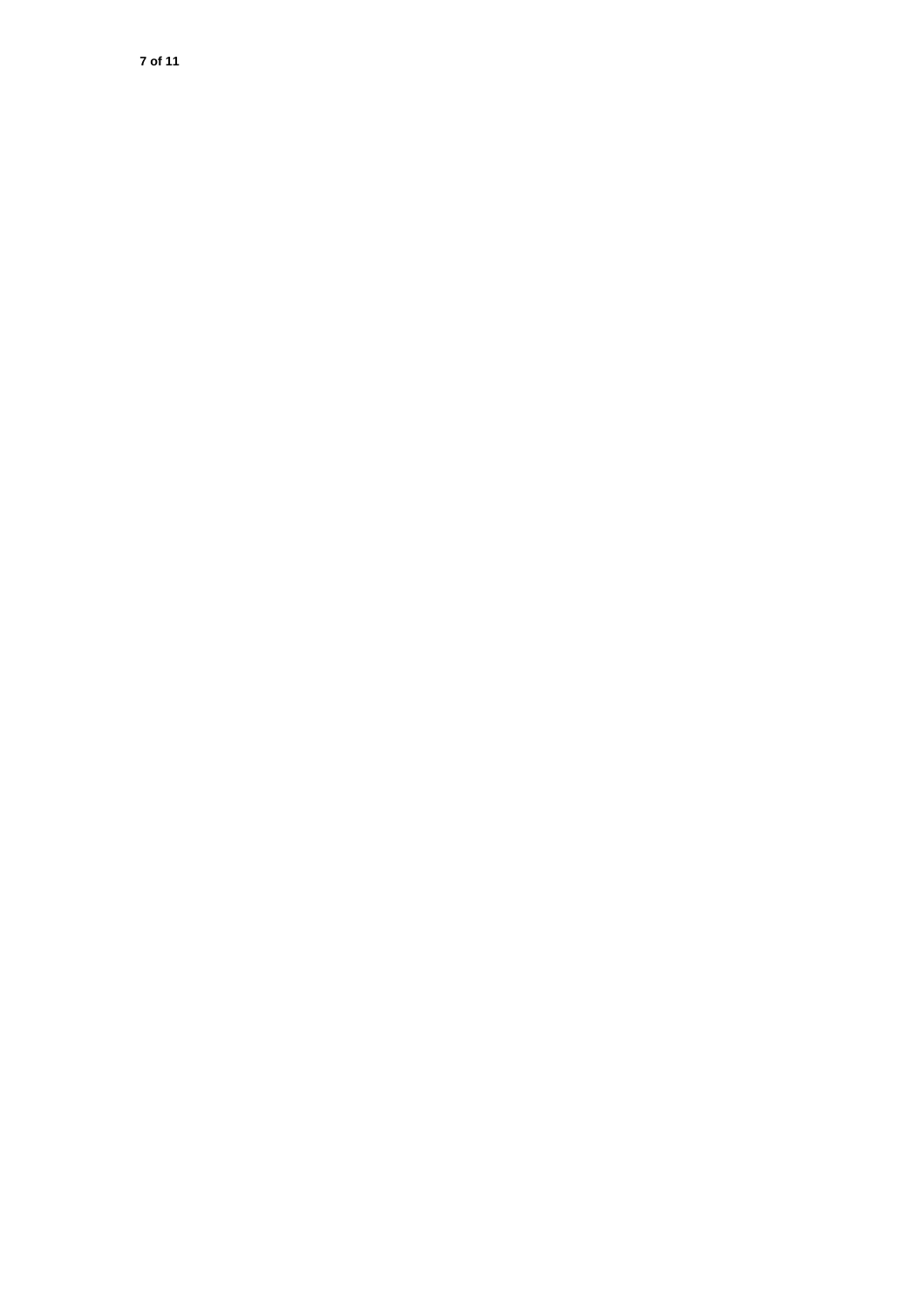# Annex 2 Constitution ( 17 Feb 2015) **Greater Carpenters Neighbourhood Forum Constitution**

#### **1. Background**

The Neighbourhood Forum area (the Neighbourhood Area) is situated on the border of the Queen Elizabeth Park, It has a strong and supportive community. It comprises diverse residents of different religious, ethnic and cultural backgrounds. It is a community built on strong relationships; some over generations where adults and children feel safe and secure.

It has a mix of homes including older local and ex local authority homes and newer homes all of which are occupied by tenants, leaseholders and freeholders. There is also a mix of property sizes.

There is a wealth of community assets; school, colleges, community centres, play areas and a doctor's surgery being well used by all residents.

There are existing concentrations of businesses here in construction, maintenance and refurbishment as well as the Building Crafts College and artists' studios. There are also excellent training facilities in the Building Crafts College and the Docklands Centre.

#### **2. Aims**

The Greater Carpenters Neighbourhood Forum ('the forum') is a neighbourhood forum as defined in the Town & Country Planning Act 1990 as amended by the Localism Act 2011 ('the Act').

The purpose of Forum is to further social, economic and environmental well-being of the designated area, as defined in section 3 below ('the Area'), by acting for the 'Area' under the provisions of the Act.

To achieve this we aim:

- to produce a shared vision for the area;
- to produce a Neighbourhood Plan,
- to positively build the future for the next generation amalgamating the wealth of experience of our older community members with the exuberance of our younger people;
- to honour the spirit of a genuine Olympic Legacy!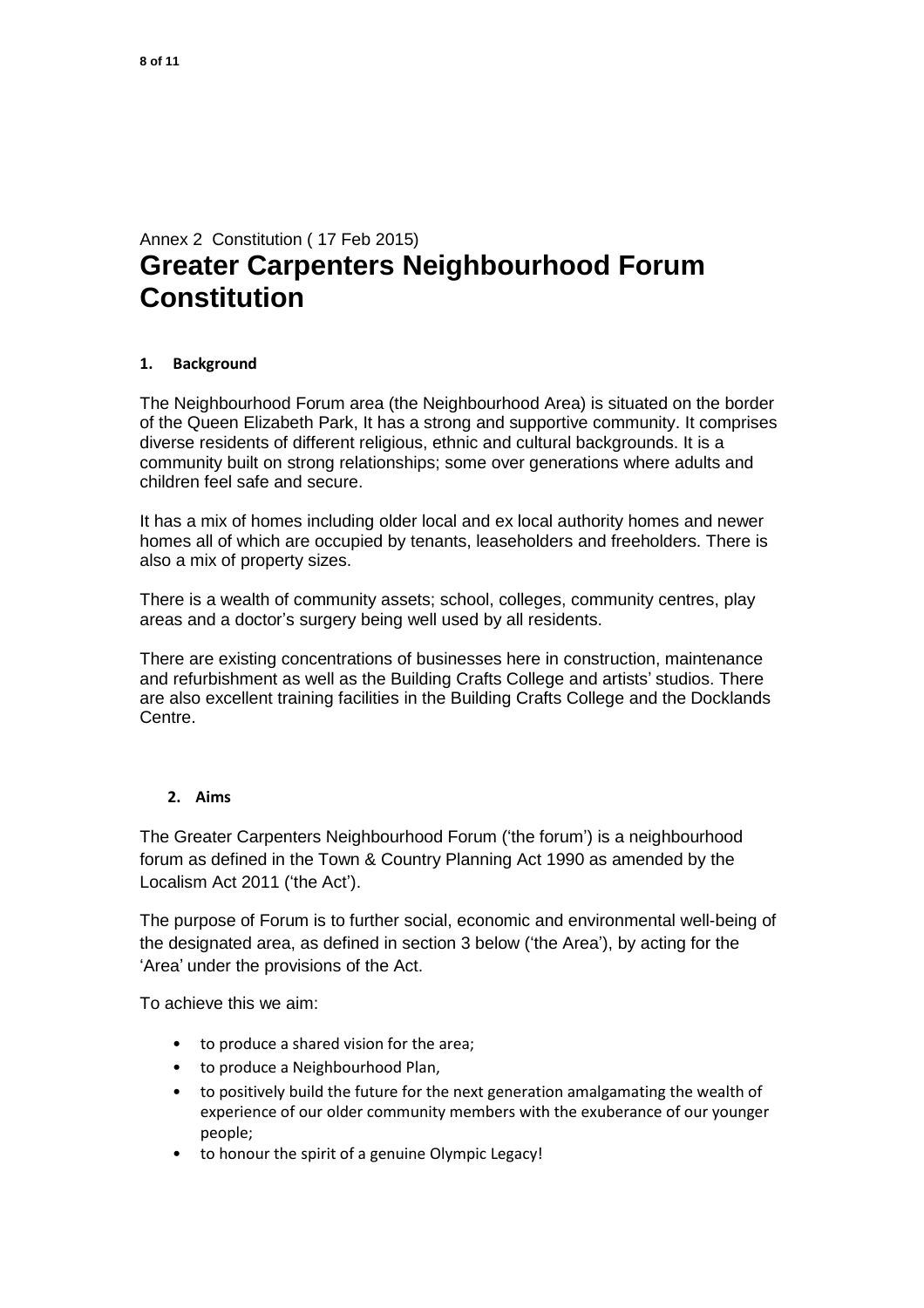#### **3. Name and Area**

The name of the organisation is 'Greater Carpenters Neighbourhood Forum' ('the Forum').

The Neighbourhood Area is that defined by the London Legacy Development Corporation (in policy SA3.4 of the examination draft of the Legacy Corporation's Local Plan) as the Greater Carpenters District.

#### **4. General Policies and Principles**

The Forum will

- encourage involvement and membership of the Forum by residents, local representative groups and /or societies, and businesses in the area;
- respect differences including gender, age, ethnicity, religion, sexual orientation, disability and income;
- foster community spirit;
- generally support actions generating employment and supporting local businesses in the area;
- promote sustainable development and environmental improvement;
- publicise and promote the work of the Forum;
- work with other Neighbourhood Forums and exchange information, advice and knowledge
- draw up any codes and policies it feels necessary to support its work

The Forum is non-party politically affiliated.

#### **5. Neighbourhood Forum Membership**

The membership is open to anyone (and in any event must comprise at least 21 individuals who are either (a) residents living in the Neighbourhood Area, (b) elected ward councillors for the Area, and/or (c) individuals working in the Area and/or (d) individuals carrying on business within the Area boundary. The Forum will take reasonable steps to ensure that its membership includes at least one individual falling within each of (a) (b), (c) and (d).

Anyone wishing to become a Forum member must complete a simple application form. A membership list will be kept by the Secretary.

The Forum's membership is representative of the diversity of the Neighbourhood area and is fully representative of entire area. The Forum aims to draw its membership from different places in the Neighbourhood Area and from different sections of the community in that area.

People that have the right to return to the area should be made affiliated members of the forum.

Any person under 18 years old is required to have parental consent to join.

The Forum will regularly assess any apparent disproportionate representation within the Forum and will positively attempt to remedy this situation.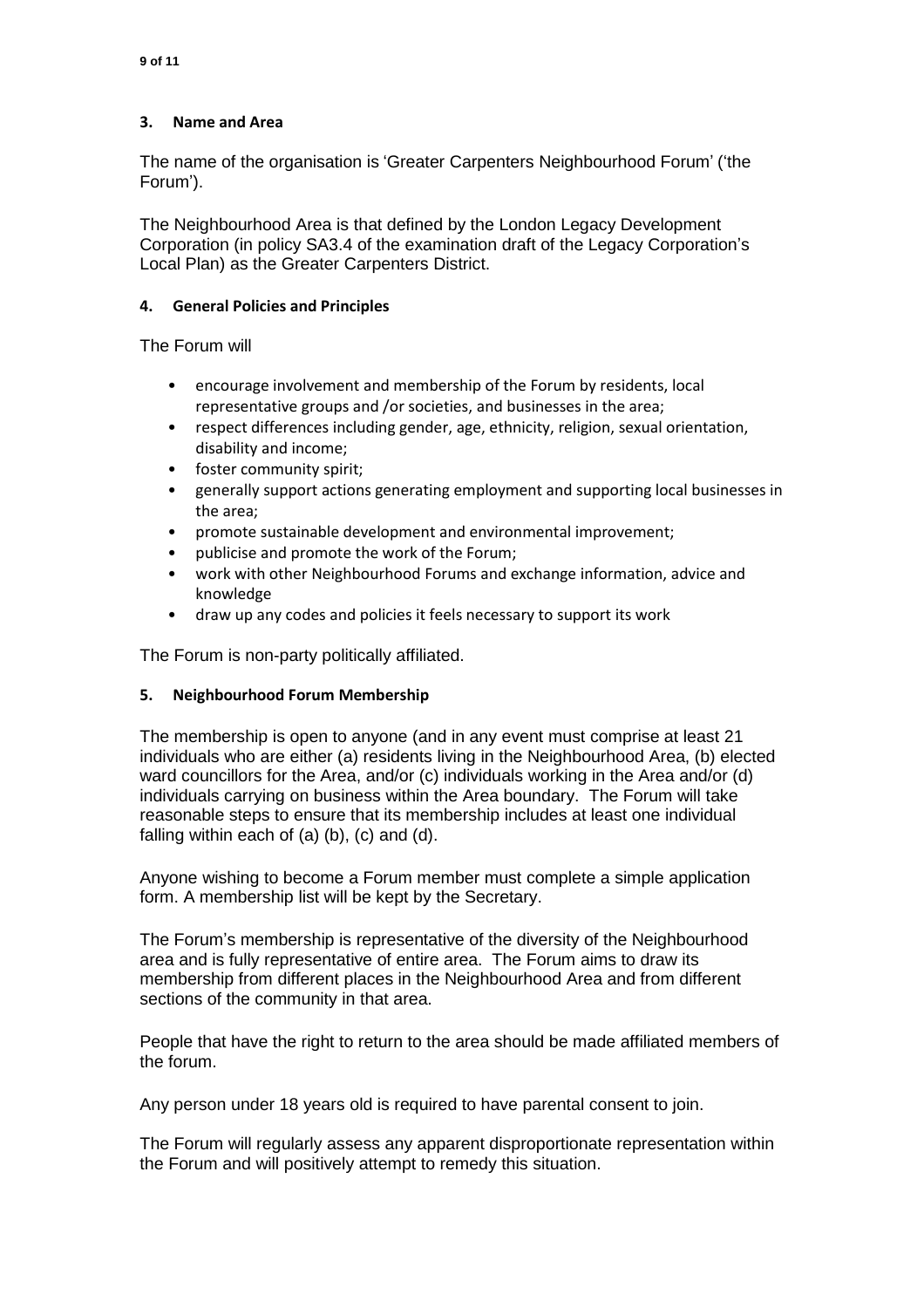#### **6. Meetings**

Forum general meetings are usually held bi-monthly, but may be held more or less frequently to reflect the requirements of the Forum's business.

8 members (one of whom must be the Secretary, the Treasurer or their substitute nominated by them in the event they cannot attend a meeting) constitute a quorum for Forum general meetings.

A proper record of meetings is kept by the Secretary or agreed minute-taker.

Dates of Forum meetings and notices of the agenda, venue and time for such meeting will be circulated directly to members and publicised through community websites at least [7 days] in advance of each meeting. Minutes of each meeting will be circulated directly to members of the Forum and published on the community website within [fourteen] days following each meeting.

Annual General Meetings are held to elect the Treasurer and Secretary and to present the annual accounts. If the elected Treasurer or Secretary resign or is otherwise unable to carry out their duties, a special general meeting may be held to elect a replacement.

General meetings co-ordinate, implement and monitor the work of the Forum including the development of a Neighbourhood Plan for the area. Meetings will prioritise, schedule and publicise the work of the Forum.

#### **7. Decision Making**

Decisions are made by consensus. There is no voting except for election of Secretary and Treasurer at the Forum AGMs and on any resolution to dissolve the Forum.

This aim is to ensure that we work hard and carefully to achieve -

- the greatest possible levels of inclusion from our community
- something that is agreed by everyone and
- the strongest possible voice for the community within the Neighbourhood Area.

Members attending Forum meetings can allocate tasks between meetings and can set up sub-groups.

The active work of making the Neighbourhood Plan is undertaken by sub-groups on the key themes identified by the Forum and then brought back to a general meeting of the Forum for agreement.

#### **8. Officers/ Facilitators**

A Secretary is elected at the Annual General Meeting of the Forum to serve for a period of 12 months.

Each meeting, including sub-groups, are facilitated by 2 members (chair and vicechair) and will be appointed at the end of the previous meeting. This aims to encourage people to acquire skills and to take an active part the process. It aims to help everyone feel they have equal contributions to make.